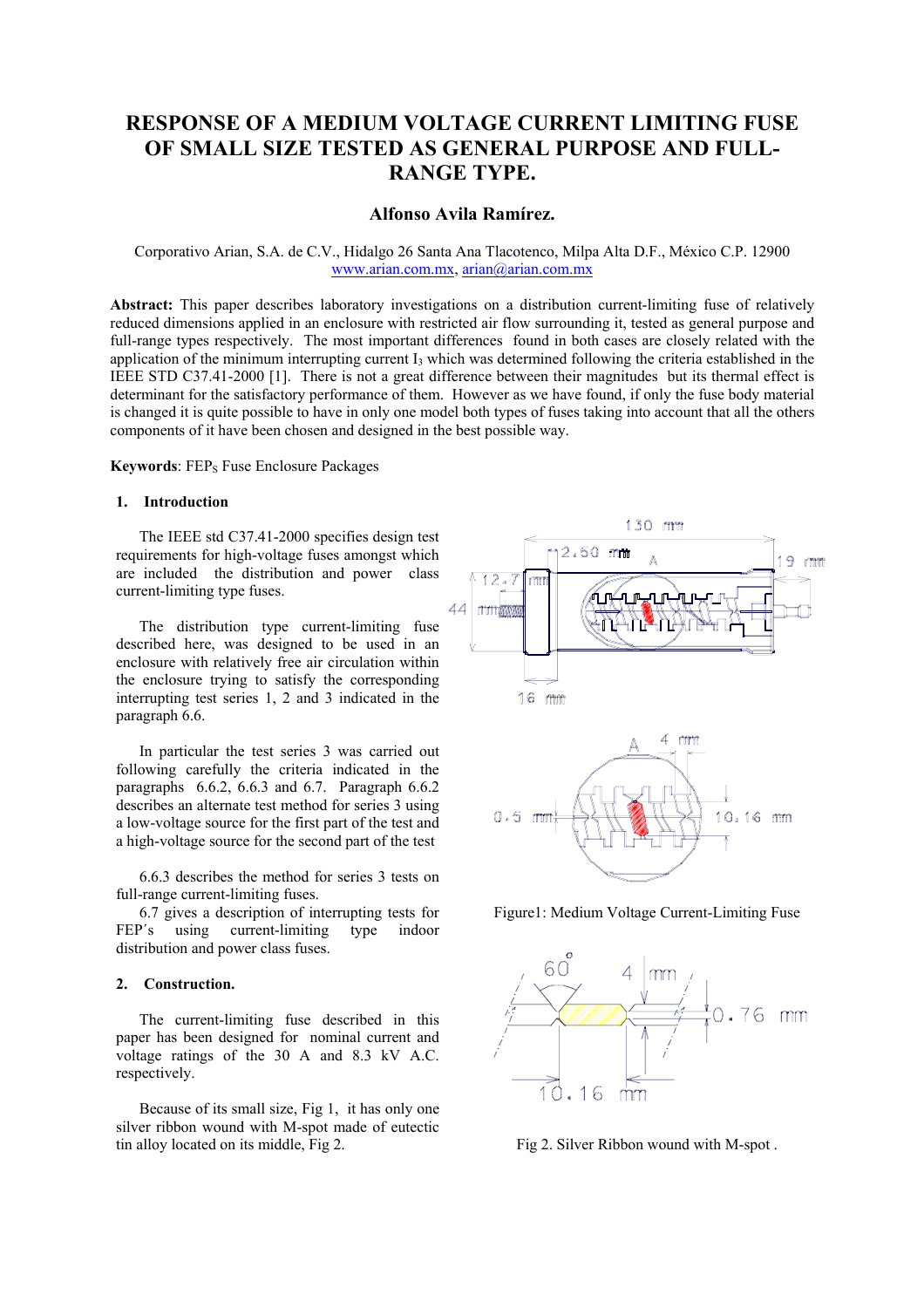Also and connected in parallel with it are two auxiliary elements made of silver wire for controlling the arcing in more than one point [2]. The element support is made of mica (aluminosilicate-mineral) of optimized design for continuous operating temperature of 500°C and dielectric strength of 13 kV/mm at 400 °C.

 The fuse body is made of glass epoxy tubing NEMA G-11 for a continuous operating temperature of 150 °C and 205 °C for short time. In order to have a good mechanical strength and a maximum heat dissipation by conduction to the end terminals, the end cylindrical caps are made of cooper.

 The core (spider) has the right concentricity with the cylindrical body. This condition added to an adequate compactness of the quartz sand [3] of an average size of 0.45mm, improves the behavior of the fuse under steady-state operating conditions, distributing uniformly the axial and radial dissipation mainly and under short-circuit conditions, facing satisfactorily its thermal, dielectrical and mechanical effects.

 As these type of fuses are applied in underground circuits to protect pad-mounted transformers, its fuse-body has an external semiconducting wrap that provides a fully shielded system.

 Also we have avoided to use the polluting agents like the flux for soldering metallic components located inside the cylindrical body after assembly due to its disastrous effects.

#### **3. Heating Process**

 For the purpose of our experimental study directed basically to the response of the fuse to the small overcurrents comprised between the minimum breaking current  $I_3$  and the minimum melting current, we consider the heating process a steady state thermal phenomenon, so the heat generated within the fuse, is dissipated to the surroundings by conduction and convection due to the enclosure (FEP) used under normal application operating conditions and also during all the tests made in our investigation.

 The equation developed by Verdet in 1872 for the temperature in an element section [4] heated by electric current is:



In this ordinary differential equation:

K= thermal conductivity of the element metal

 $s$ = cross-sectional area of the fuse element

T= temperature rise above ambient

g= thermal resistance per unit length

 $\rho_{0}$ = resistivity at ambient temperature.

 $\alpha$ = temperature coefficient of resistivity

 In the above referenced paper [4] are described the solutions of the differential equation (1) that in the case of low currents the temperature distribution is governed by hyperbolic functions and also are shown the calculations of:

- Heat transfer by conduction to the ends of the section taking into account that the whole element is formed by a combination in series of a given number of such sections.
- The radial thermal resistance
- Effect of field distortion.
- Heat generated in the caps, and
- Heat lost to end assemblies.

In order to determine the more convenient  $I_3$ current magnitudes, we made a series of melting tests in the long-time zone of operation of the timecurrent characteristics previously defined by experimentation (Figure 3). Making some changes in an orderly way and with only one change each time on the central design parameters.



Figure 3 Melting time-current curve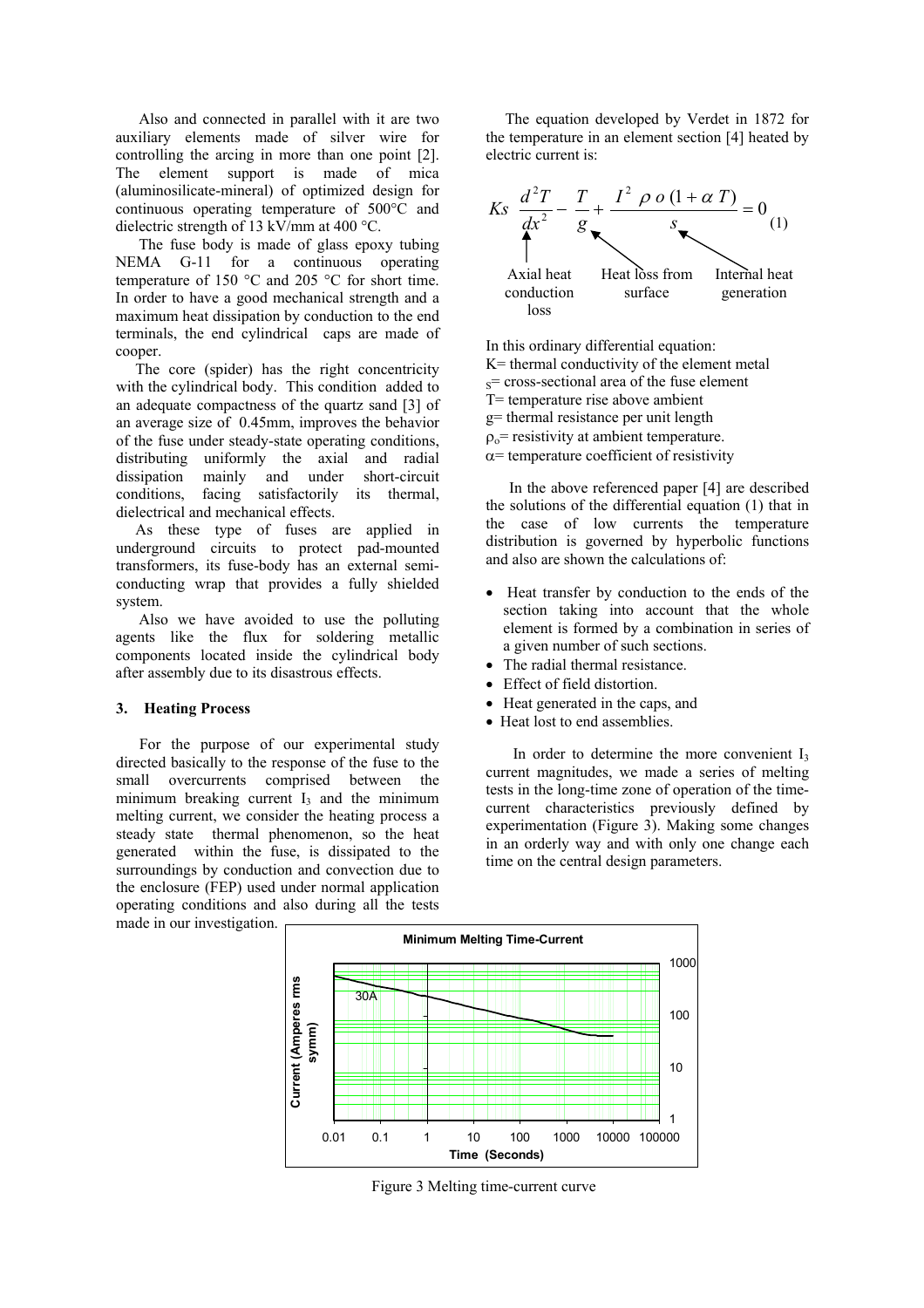The most relevant changes and results were:

 Variation of the neck cross-section and the ratio between the width (b) of the neck and the width of the strip (B) looking for a ratio of five in order to reduce additionally the arcing energy

$$
\int Va\;ia\;dt
$$

generated [5] during the short-circuit tests. In tables 1 and 2 are presented some significative variations attained.

| Cross section<br>$\text{(mm}^2)$ | Maximum<br>temperature rise | Melting time<br>(minutes) |
|----------------------------------|-----------------------------|---------------------------|
|                                  |                             |                           |
| 0.11375                          | 73.12                       |                           |
| 0.16912                          | 146.70                      |                           |

Table 1 Testing current = 43 A.

| Ratio $\underline{B}$ | Maximum<br>temperature rise | Melting time<br>(minutes) |
|-----------------------|-----------------------------|---------------------------|
|                       | 131.87                      | 142                       |
| 5.333                 | 112.5                       |                           |

Table 2 Testing current = 41 A.

 Average grain size of the quartz sand and its influence on the magnitude of melting time, maximum temperature generated and the behavior of the fuse link when is tested with  $I_3$  at rated voltage [6], [7], [8] See table 3

| Average $\emptyset$ of | Maximum          | Melting time |
|------------------------|------------------|--------------|
| quartz sand            | temperature rise | (minutes)    |
| (mm)                   |                  |              |
| 0 70                   | 141.87           |              |
| 14 (                   | 119.83           |              |

Table 3. Results attained applying increases of melting current of 5% with a final magnitude of 30A

 The quantity of alloy chosen for the M-spot [9] and its influence on the melting time and temperature-rise. See table 4

| Weight of the | Maximum          | Melting time |
|---------------|------------------|--------------|
| alloy added   | temperature rise | (minutes)    |
| p.u.          |                  |              |
|               | 66.36            |              |
| በ 36          | 101.98           |              |

Table 4. Testing Current = 41A

# **4. Operating temperature within the enclosure and I3 current magnitudes**

The rated maximum application temperature chosen for the fuse link within the enclosure was  $77 °C$ .

 In the case of fuse links considered as general purpose type and applying the established criteria in the paragraphs 6.6.2.2, 6.7.2.1 (FEP type 1C) and 6.7.4 of the IEEE std. Referenced in [1], starting with a melting current of 41 A, taken from the melting timecurrent curve, the  $I_3$  current obtained a final magnitude of 32.5 A approx.

The derating factor recommended in [10] was:

 $0.4\%$  / °C

percentage reduction factor =  $(77-25)$  0.4 =  $20.8\%$ 

$$
\Rightarrow
$$
 I<sub>3</sub> = 41 (1-0.208)  $\approx$  32.5 A

 When the fuse was considered as full-range type the increases of current steps from a given value until its final value when the fuse link melted, was applied the method described in 6.6.3.1 of the above indicated std.

 In both cases the minimum number of test made with the final model was at least five.

 The results of the test for each case are shown in table 6 and 7.

| $I_3$ current   | Maximum          | Melting time |
|-----------------|------------------|--------------|
| magnitude $(A)$ | temperature rise | (minutes)    |
|                 |                  |              |
|                 | 160 24           | 199          |

Table 6. General Purpose type fuse (initial temperature =  $(77^{\circ}C)$ 

| Current steps | Maximum *        | Melting time |
|---------------|------------------|--------------|
| (A)           | temperature rise | (minutes)    |
|               | $^{\circ}$ C)    |              |
| 21            | 88.78            |              |
| 22.5          | 93.40            |              |
| 24            | 98.08            |              |
| 25.5          | 101.98           |              |
| 27            | 108.16           |              |
| 28.5          | 113.30           |              |
| 30            | 120.38           |              |
| 31.5          | 142.44           |              |
| 33            | 143.12           | 1115         |

Table 7. Full range type fuse ( initial temperature = 77°C )

\*For each current step, the temperature was considered stable when the temperature rise above ambient did not exceed 2% per hour.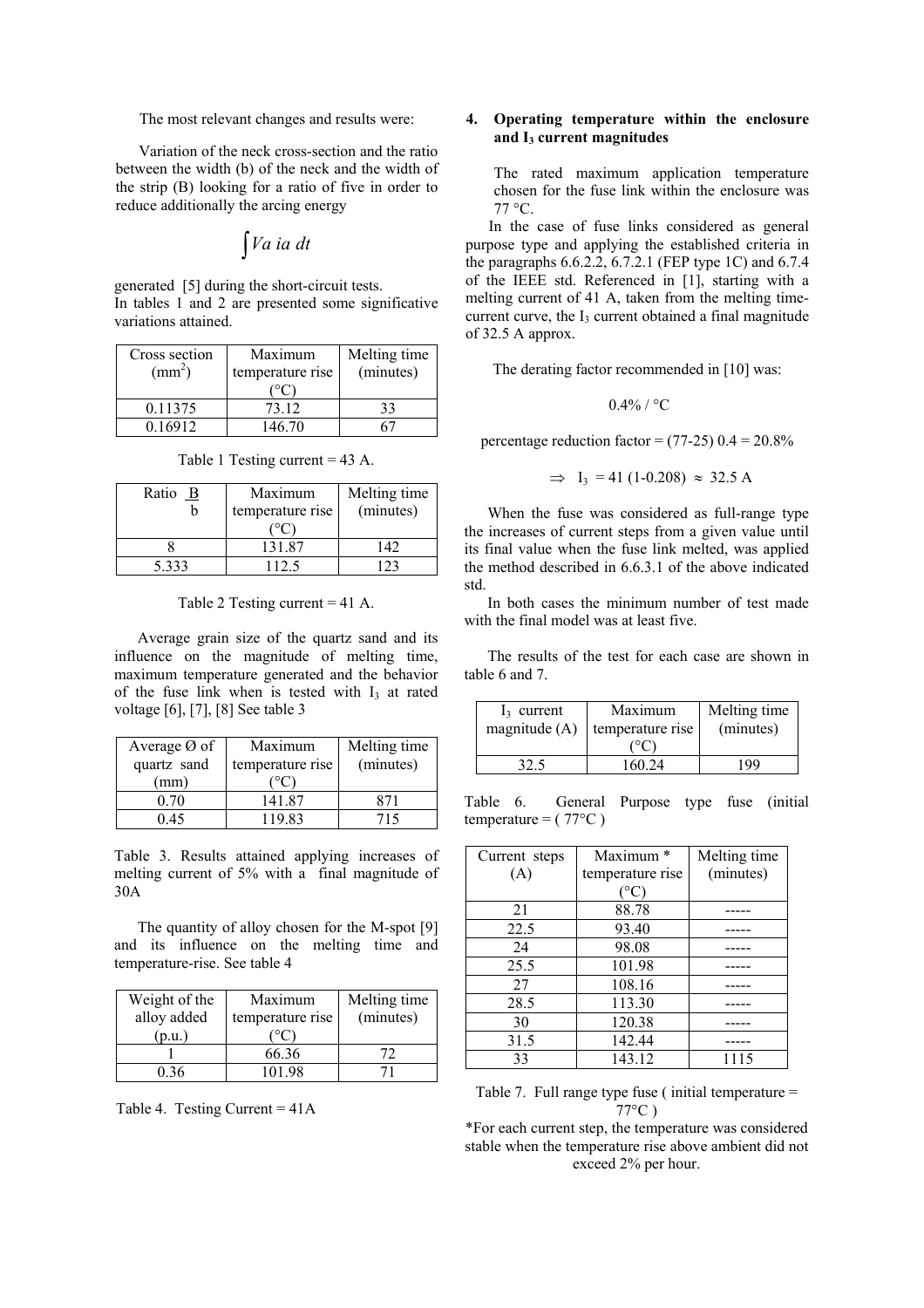Table 6 shows the final current magnitude  $I_3$ applied to the general purpose type fuse and table 7 shows the current step values with its corresponding stabilized temperatures together with the final current and melting time determined for the full-range type fuse.

 The highest current that a total of five fuses carried without melting was 31.5 A so:

$$
I_3 = 0.9
$$
 (31.5) = 28.35 A and we use

 $I_3 \approx 28.5$  A.

# **5. Breaking Tests and Results**

The test series 1 2 and 3 were performed applying the methods described in 6.6 and 6.7 of the referenced IEEE std. The results were:

# **Test series 1**

Test current: 50 kA rms symmetrical Test voltage: 8.31 kV Ambient Temperature: 30°C Oscillogram of one test



Figure 4. peak current:5485 A peak voltage: 16.354 kV

### **Test series 2**

Test current: 16.56 kA rms symmetrical Test voltage: 8.31 kV Temperature within the enclosure: 77°C



Figure 5 Peak current:4.86 kA Peak voltage: 27 kV

Duration of recovery voltage after interruption  $= 60$ seconds.

# **Test series 3**

Considering The fuse as general purpose-type

Test current<br>at low voltage

 32.5 A during 60 minutes 37.4 A during 9 minutes

Test voltage applied after 69 minutes: 8.33 kV Temperature within the enclosure:  $77^{\circ}$ C The following oscillogram shows only the part of test made a 8.33 kV



 Figure 6 Peak voltage: 11.78 kV Melting time: 69 minutes Duration of recovery voltage after interruption: 10 minutes Number of tests : 2

Fuse link considered as full-range type 28.5 A during 60 minutes

Test current at low voltage 132.7 A during 30 minutes

Test voltage applied after 90 minutes: 8.33 kV Temperature within the enclosure: 77°C



Figure 6